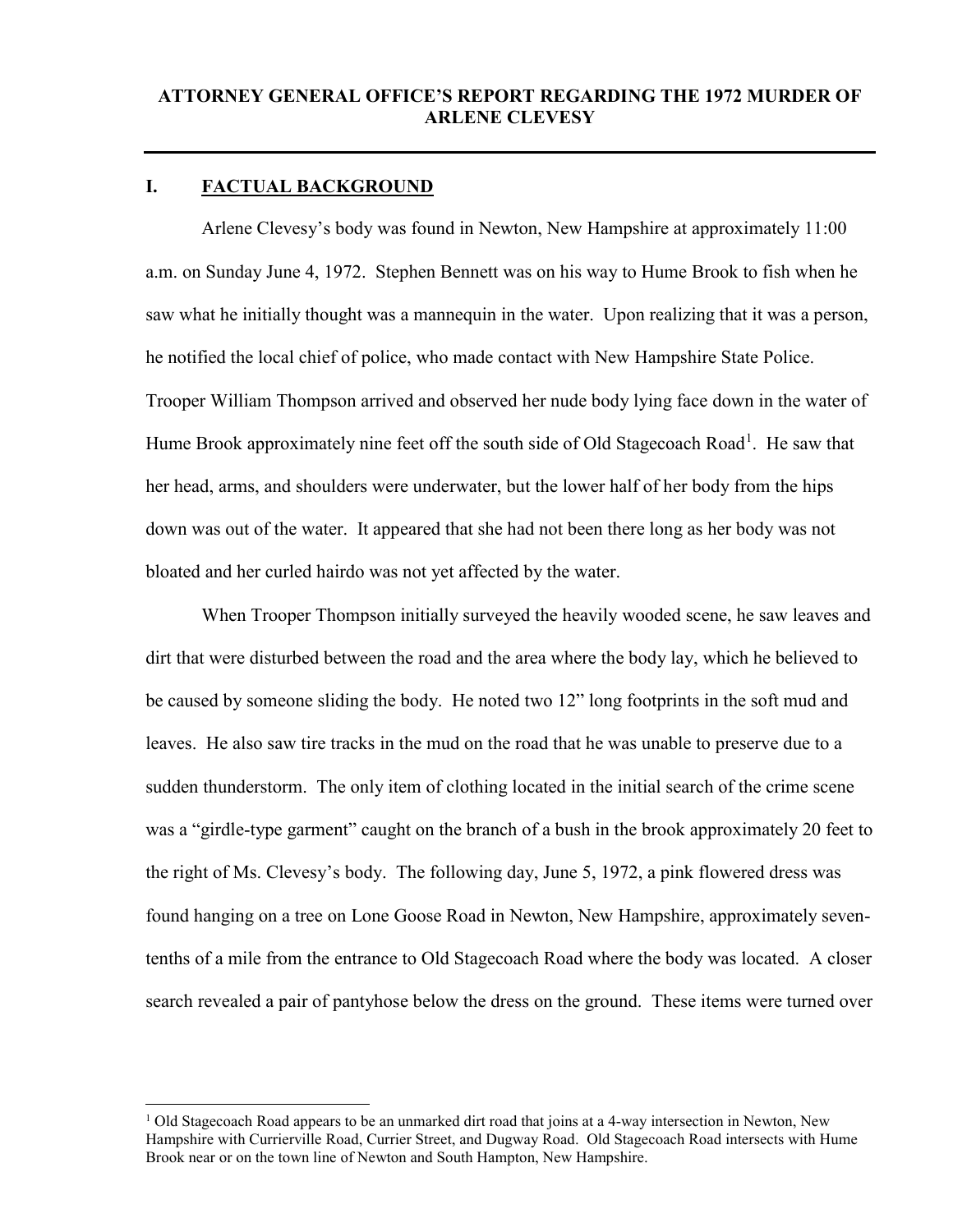to State Police, and Arlene Clevesy's sisters, Audrey Spaulding and Eunice Shahinian, later identified the dress as belonging to her.



As part of the investigation, the scene was sketched and photographed by investigators: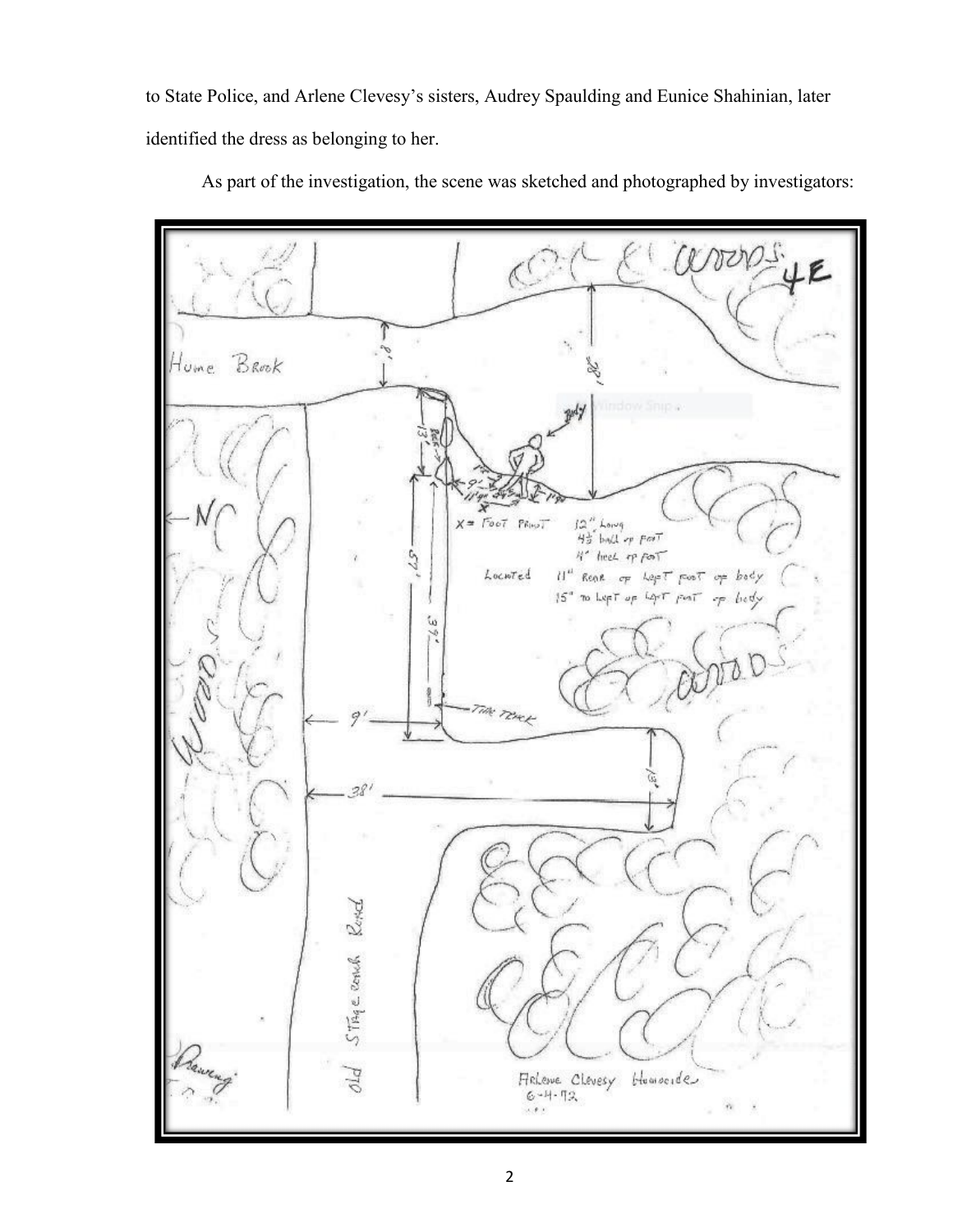On the night of June 4, 1972, Dr. George Katsas at the Brewitt Funeral Home in Exeter performed an autopsy on Ms. Clevesy's body and observed multiple blunt injuries, including to her neck, along with a recent focal subarachnoid hemorrhage to her skull. He also observed that she had inhaled water and twigs. He was able to conclude that the cause of death was "traumatic asphyxia, including drowning." A toxicology report showed her blood alcohol content to be .09.

On June 5, 1972, investigators spoke with Arlene Clevesy's sisters. They were able to provide background information on Ms. Clevesy and identify articles of clothing that she was wearing, including the pink flowered dress that was recovered on Lone Goose Road. Investigators took Ms. Spaulding and Ms. Shahinian, along with Arlene Clevesy's husband, Harold, to Brewitt's Funeral Home that day where they positively identified the body found in Hume Brook as Ms. Clevesy. It was determined that some jewelry and other items that she had been wearing at the time of her death were missing from her person, including her wedding and engagement rings, a gold wrist watch, black rim glasses with stones in the frames, her handbag, and her white sneakers.

At the time of her death, Arlene Clevesy had been happily married for almost a year to Harold Clevesy and they lived on Union Street in Haverhill, Massachusetts. Harold Clevesy told investigators that on the night of June 3, 1972, he and Arlene went to the Hotel Whittier in Haverhill for drinks and stayed until around 9:00 or 9:30 p.m. At that time Harold returned home but Arlene stayed out as she often would. Harold became concerned when Arlene did not return home the next day. He called Arlene's sister, Ms. Spaulding, around 10:00 a.m. to see if she knew where Arlene was but she did not know. The next day, June 5, 1972, he called Arlene's sister, Ms. Shahinian, who told him there was a picture of a woman in the local newspaper. He did not think that the photo looked like Arlene, but Ms. Shahinian wanted to be sure so she and Ms. Spaulding went with him to the funeral home where they identified Arlene's body.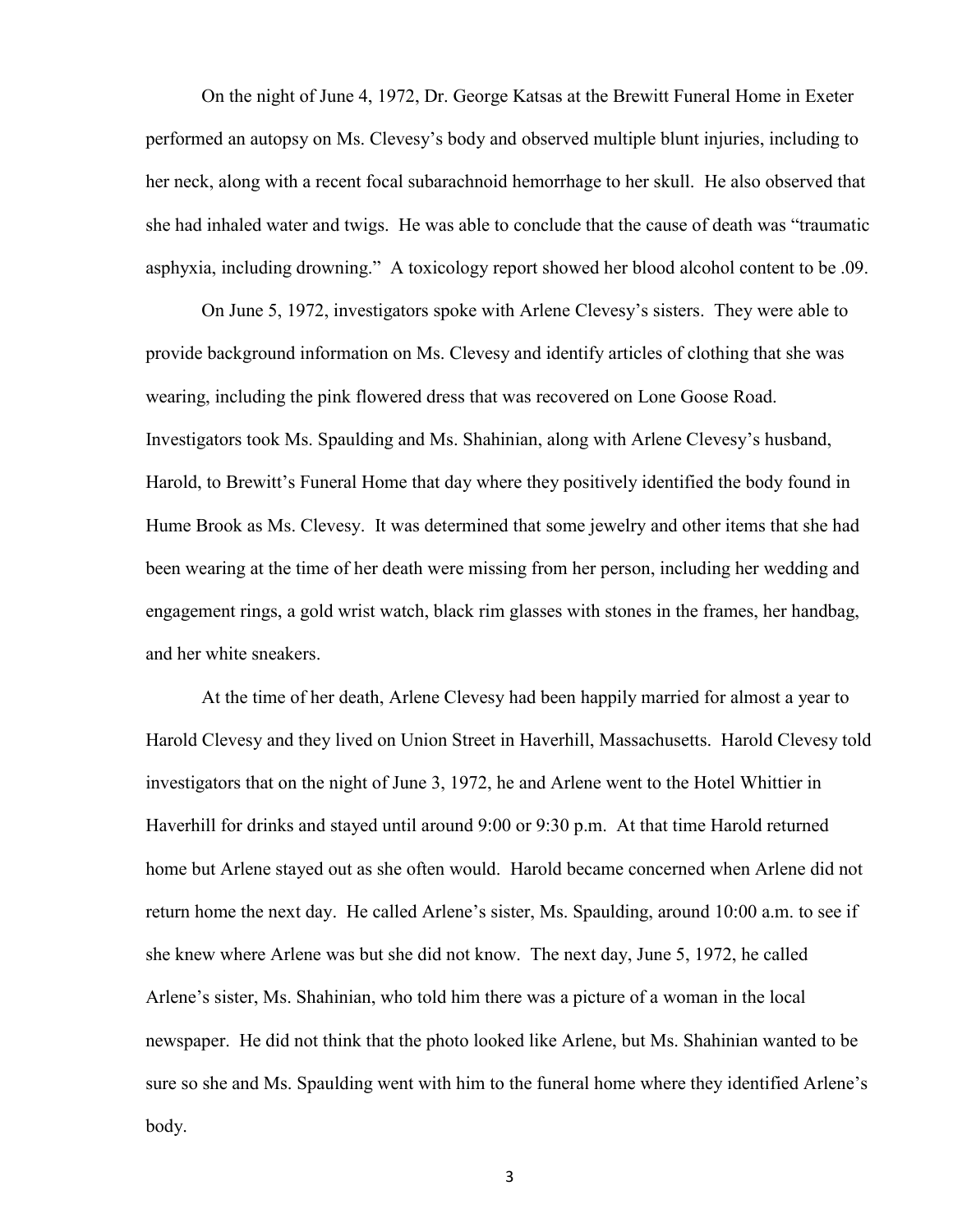Investigators talked to a number of witnesses who saw Arlene Clevesy after she left the company of her husband on the night of June 3, 1972. One of these individuals was Forrest Hicks, an acquaintance of Albert Moore's who arrived at the Eagles Club in Haverhill, Massachusetts at around midnight on the night of June 3, 1972. At that time he saw Mr. Moore sitting with a woman later identified as Ms. Clevesy and introduced the people he was with to Mr. Moore. When the club closed, they all left together and were talking outside. At that time, Mr. Moore said something to Mr. Hicks's sister who confronted Ms. Clevesy, asking her "What are you doing here? You just got married?" Mr. Moore responded, "I'm the one who is going to screw up the honeymoon." At some point during the conversation, Mr. Hicks's brother-in-law, Tony Leo, made a remark to Mr. Moore about Ms. Clevesy that Mr. Hicks could not hear. Mr. Moore responded to the comment by reaching up under Ms. Clevesy's dress and grabbing her between the legs.

Witnesses reported seeing Ms. Clevesy and Mr. Moore getting into Mr. Moore's truck, only to have Mr. Moore get back out when he mistakenly thought that Mr. Hicks was being bothered by a man. Mr. Moore was heard identifying this man as Puerto Rican and making racist remarks. Witnesses saw Mr. Moore reach under his shirt to pull out a pistol, pull the slide back, and point it in the direction of the man. Mr. Hicks finally convinced Mr. Moore to put the gun away and Ms. Clevesy yelled to Mr. Moore from the truck to leave. Mr. Moore got in the truck with Ms. Clevesy. Mr. Hicks saw the truck start to move but did not actually watch them drive off together. Mr. Hicks described Mr. Moore as short-tempered and easy to anger, especially when he had been drinking.

Investigators also spoke with Tony Leo, who largely confirmed Mr. Hicks's account of what happened at the Eagles Club, stating that when he left the club around 1:00 or 1:15 a.m., he saw Mr. Moore and Ms. Clevesy leave in a "van type" vehicle that was either tan or brown.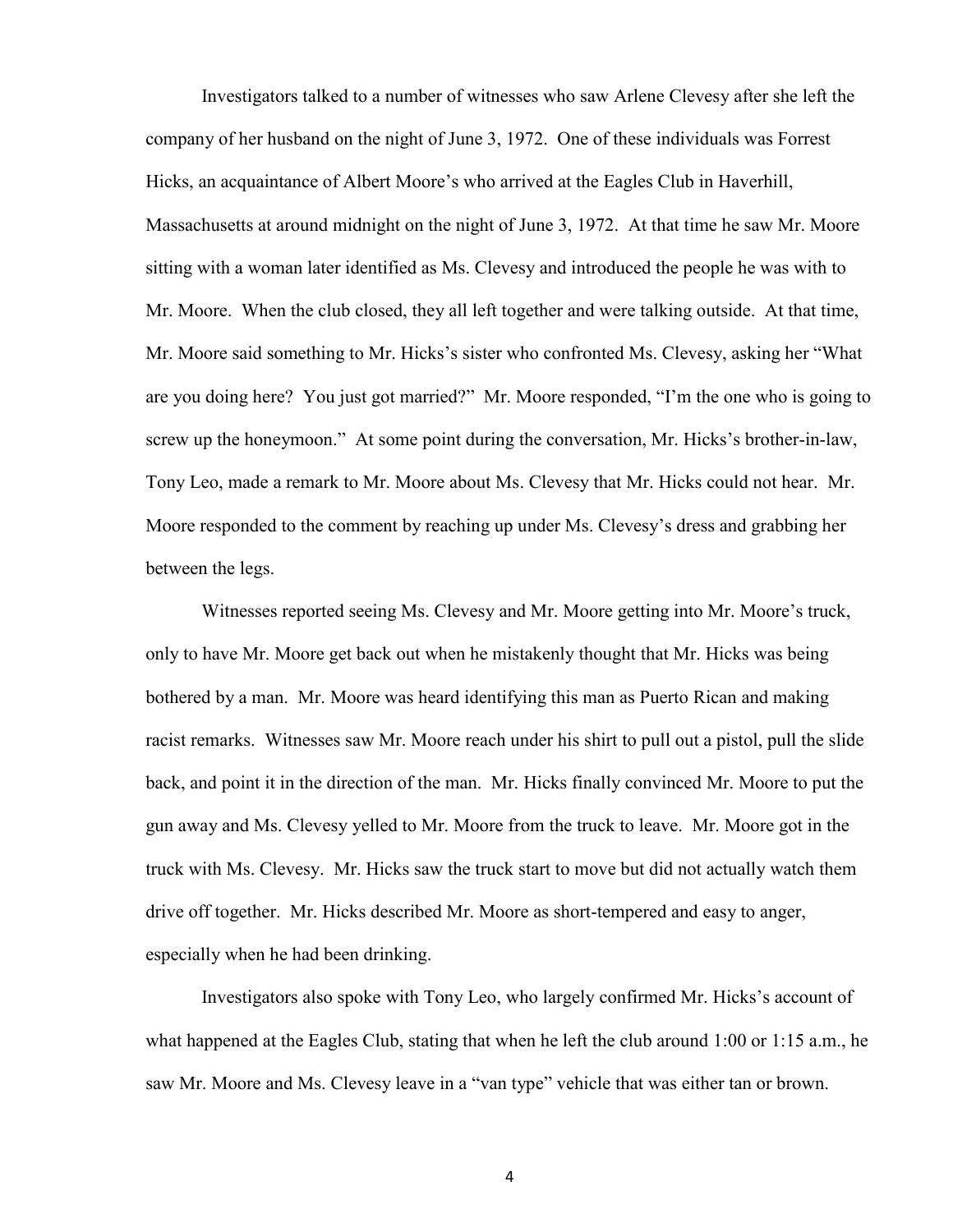Numerous other witnesses also described seeing Mr. Moore and Ms. Clevesy together at the Eagles Club around or after last call that night.

Based upon these accounts, it soon became clear to investigators that Albert Moore was the last person to be seen with Arlene Clevesy prior to the discovery of her body. In order to learn more about his whereabouts that weekend, they spoke with Mr. Moore's estranged wife, Nancy. The two were in the process of getting a divorce. Nancy was living in their house in Newton, New Hampshire, with their two children, ages three and four, whom Mr. Moore would visit on Sundays. Nancy told investigators that Mr. Moore came to her house on Friday, June 2, 1972, and left for work around 5:30 a.m. the following morning, June 3, 1972. Nancy did not hear from Mr. Moore again until around 2:00 p.m. on Sunday, June 4, 1972 when he called asking to come see the children. Mr. Moore told Nancy that he had been at the Eagles Club on Saturday night and had been drinking, so he stayed at his place in Danvers, Massachusetts instead of coming to her house. This seemed unusual to her, because when Mr. Moore was drinking he would usually come to the house and give her a hard time. When he came to her house around 4:00 p.m. on Sunday, Nancy said Mr. Moore was pleasant and seemed to be in a good mood. She described him as the nicest person when he was sober, but mean and violent when he had been drinking.

Albert Moore owned a bronze 1972 Chevy Van believed to be the same vehicle Tony Leo saw him driving when he left the Eagles Club in Haverhill with Ms. Clevesy. The location where Ms. Clevesy's body was found was only approximately 20 minutes away from the Eagles Club.

On June 11, 1972, Albert Moore waived his *Miranda* rights and spoke with investigators at the Rockingham County Sheriff's Office. He reported that he spent the night of Friday, June 2, 1972, at the cottage he lived in with Edward Bransky in Danvers, Massachusetts. He said that he called his wife, Nancy, on Saturday, June 3, 1972, and she agreed that he could come up for a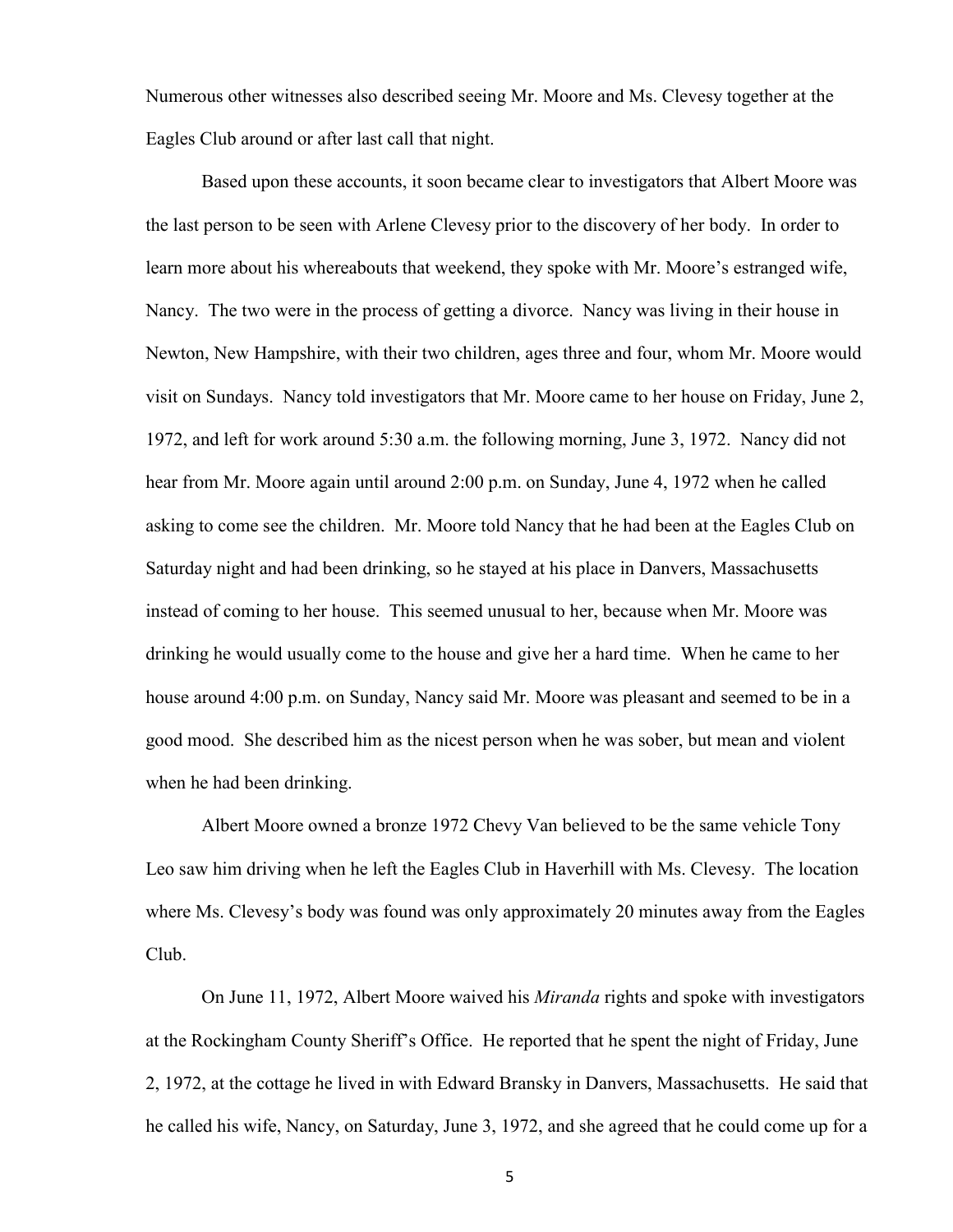visit. He confirmed that he then went drinking at a few places on Saturday night, June 3, 1972, and ended up at the Eagles Club in Haverhill, Massachusetts. He said that he saw a number of people there, including Arlene Clevesy, who was sitting across from a bald-headed man he didn't know. He danced with Ms. Clevesy and another woman, and was drinking most of the time. He confirmed that he saw Forrest Hicks and his family, talked to them and sent drinks over to them. He then decided that it was too late for him to go to his wife's house so he was "just out to kill the night." Moore reported that he didn't talk much with Ms. Clevesy, but she said it was her birthday so he bought her a few drinks. He told investigators she asked him for a ride home which was "just up the street."

They all left together and went down to the street in front of the club. While they were in front of the Eagles Club, he was talking to Mr. Hicks and saw that Ms. Clevesy was talking to some guys that he thought were Puerto Rican. He said he got into his van and Ms. Clevesy got into the passenger side and began to tell him how to get to her house.

He claimed that once they started driving, he noticed a car following him and when he mentioned it, Ms. Clevesy told him that it was her friends making sure she got home all right. He said, "What the hell are you bothering me for then?" pulled over to the curb, and told her to "get the hell out" about two blocks from Finburg's Plumbing Supply. He said that she told him "You're not a very nice man, you were going to take me home," after which he left her on the side of the road. He said that he had only seen the lights of the car behind him, and did not know what kind or make it was. Mr. Moore told investigators that he left her there, drove to Danvers, and slept there. He got up about 10:30 a.m. on the morning of Sunday, June 4, 1972, talked with Edward Bransky, and then went to a job in Salem, Massachusetts, before going to see his wife and children in Newton, New Hampshire, late in the afternoon.

Investigators immediately noted that parts of Mr. Moore's interview were contradicted by other witnesses. He claimed that he spent Friday night in Danvers, Massachusetts, but his wife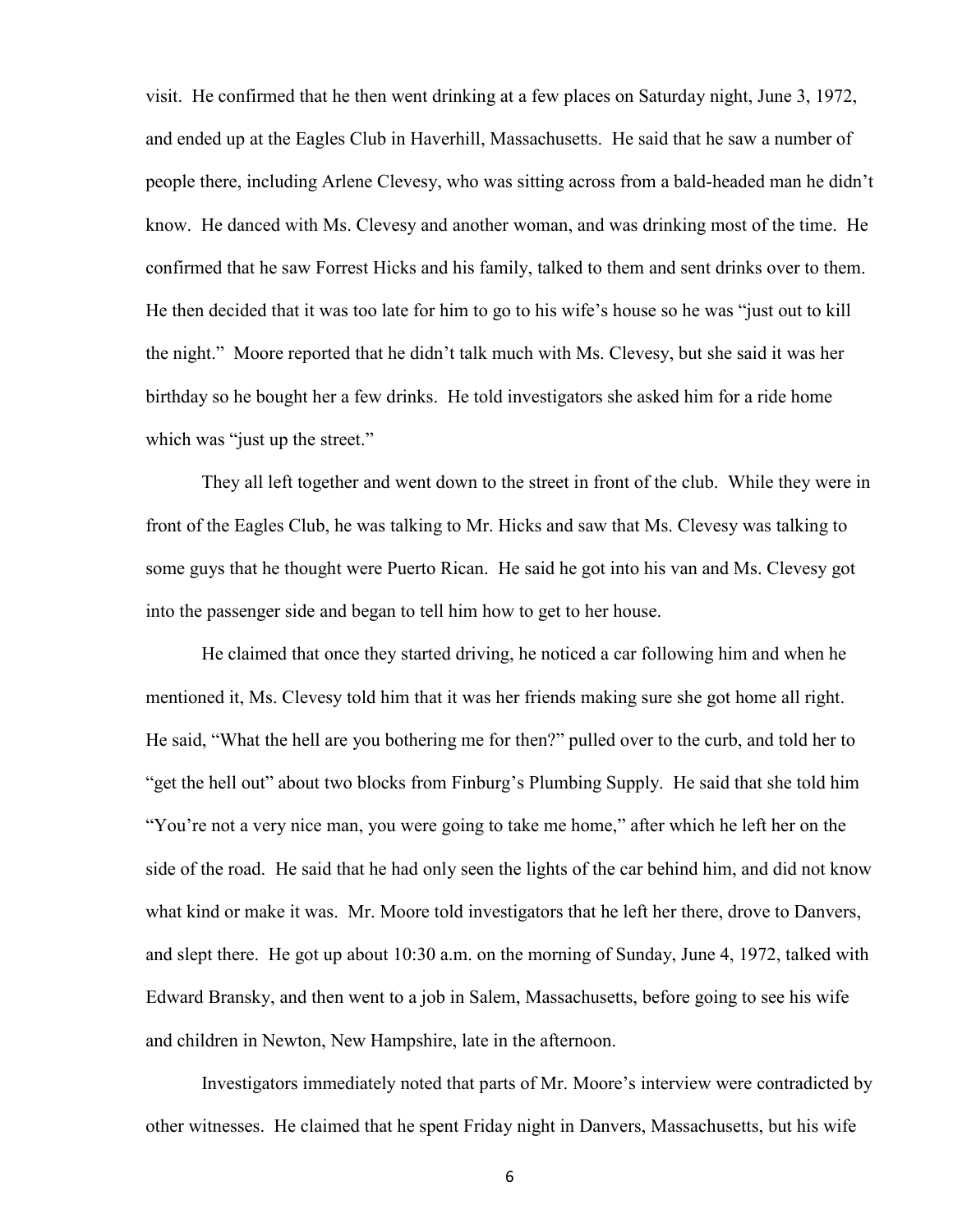said that he stayed at her house in Newton, New Hampshire. He said that he called her on Saturday, June 3, 1972, about coming up to visit but she said he didn't call until Sunday, June 4, 1972. Additionally, Mr. Moore did not mention important events included in the statements by Forrest Hicks and Tony Leo, including that he pulled a gun on the man he thought was fighting with Mr. Hicks, that he reached under Ms. Clevesy's dress and grabbed her between the legs, and that he said "I'm the one who is going to screw up the honeymoon."

Investigators were later able to interview Edward Bransky who said that Mr. Moore didn't arrive home in Danvers until around 6:00 a.m. on June 4, 1972.

About a month after Arlene Clevesy's murder, during the early morning hours of August 14, 1972, a 27 year old man named Donald Rimer was killed in his home in Salem, Massachusetts. He suffered blunt force injuries to his head and face. At the time of the murder, Albert Moore and Edward Bransky were working for Mr. Rimer on the construction of several townhouses; additionally the cottage in which Mr. Moore and Mr. Bransky lived in Danvers, Massachusetts was owned by the victim's father. Mr. Moore soon became a suspect in this case, which was primarily investigated by Detective Lieutenant Leo McNulty of Massachusetts State Police.

In August of 1974, Mr. Moore was sentenced to prison at the Federal Correctional Institution in Danbury, Connecticut (FCI – Danbury) for theft. With Mr. Moore in prison, witnesses who had previously indicated that they were afraid of him were now willing to give information to law enforcement.

On June 2, 1975, Detective McNulty interviewed Edward Bransky with his attorney. Mr. Bransky shared new details implicating Mr. Moore in the murder of Donald Rimer. During this interview, he also talked about statements that Mr. Moore made about the death of Arlene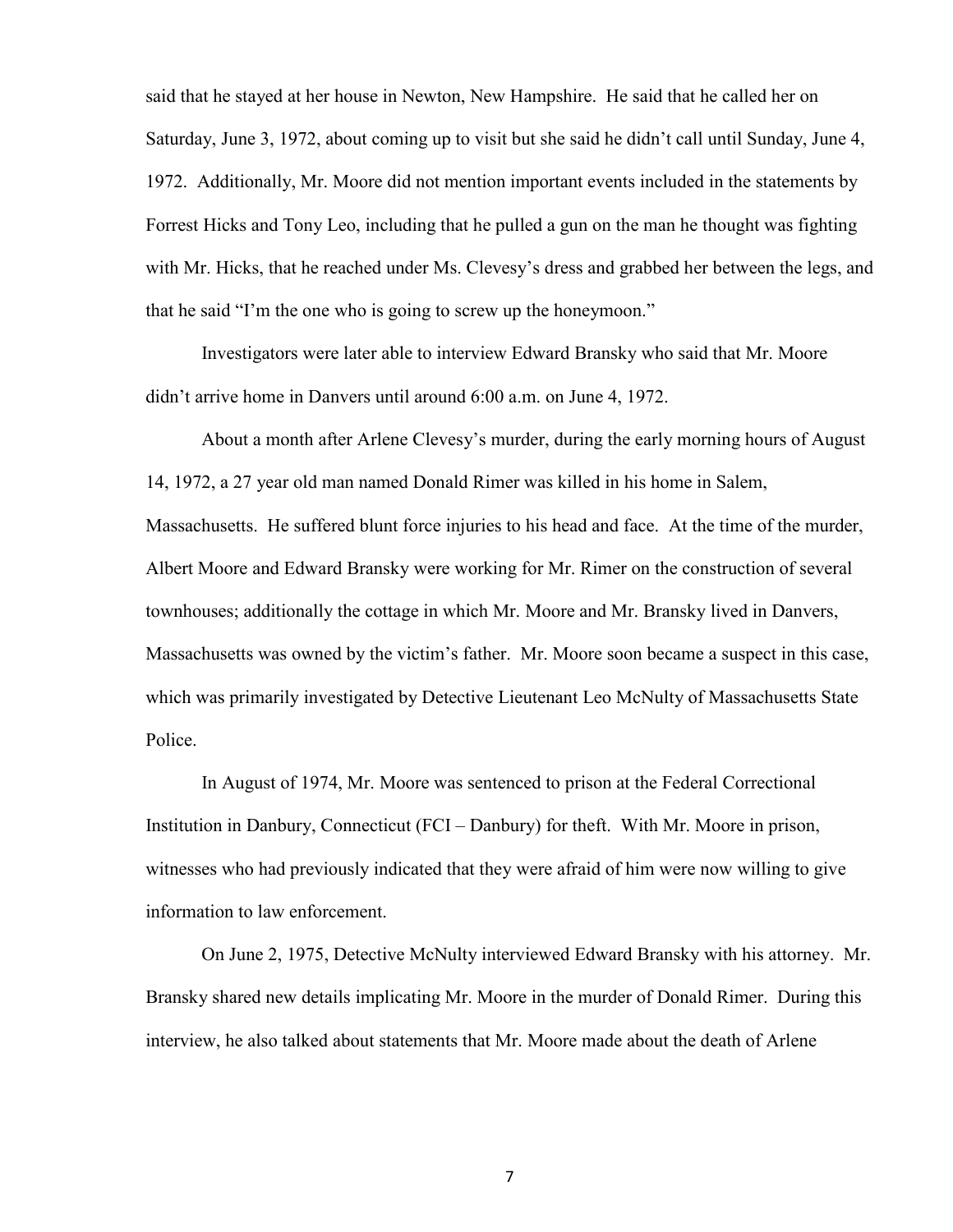Clevesy. He said that Mr. Moore talked to him about how to beat lie detector tests and told him that he beat the lie detector test about "the woman" in New Hampshire.  $2$ 

Mr. Bransky was surprised that Mr. Moore did not say anything about Ms. Clevesy's murder when Mr. Moore returned to their cottage in Danvers the morning it happened. The first time that Mr. Moore said something to him about it was about two days before he killed Donald Rimer on August 14, 1972. At that time, he told Mr. Bransky that he was going to take care of Mr. Rimer "like he did" that woman in New Hampshire. Mr. Moore later told Mr. Bransky that he threw the woman's jewelry all over the highway, but did not say where. Mr. Bransky was not sure he believed Mr. Moore at that time because he knew that the police had searched Mr. Moore's van and he thought the van's tires would have matched tire tracks at the scene if Mr. Moore had really killed her.

On July 23, 1975, Detective McNulty interviewed Paul Morse, a former neighbor of Albert Moore. Mr. Morse explained that he and his former wife used to live across the street from Albert and Nancy Moore in Newton, New Hampshire, and would socialize with them. He learned of Arlene Clevesy's murder soon after it happened, and heard that the Sheriff's Department was looking for Albert Moore in connection with it. He believed this was because Mr. Moore was the last one seen with her, and the police had tire tracks that matched his van. At some point after Mr. Morse heard this, he told Mr. Moore that he heard law enforcement was looking for him, and Mr. Moore replied that it wasn't him.

Paul Morse saw Albert Moore the day after Mr. Moore was questioned by the police. Mr. Moore told Mr. Morse that he was "clear," explaining that he had beaten or passed a lie detector test. Paul Morse said that a short time later that day he saw Mr. Moore again when Mr. Moore was drunk. At that time Mr. Moore put his head down, lifted it back up and told Mr.

<span id="page-7-0"></span> $<sup>2</sup>$  Mr. Moore participated in a polygraph exam on June 11, 1972, following which there is a note from the</sup> investigator that Mr. Moore "was cleared of the case." Polygraphs are not admissible evidence and polygraph testing was very different in 1972 than it is today.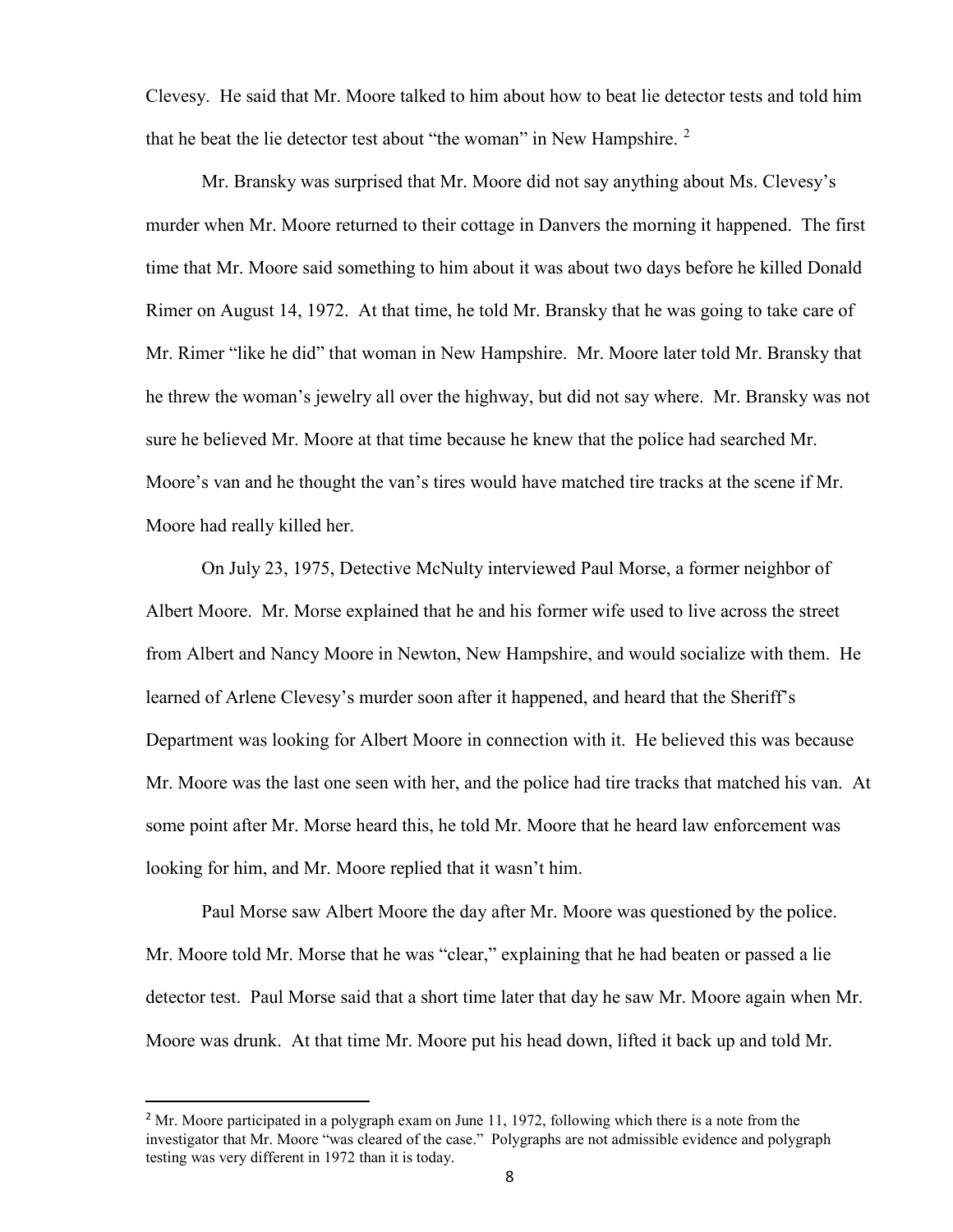Morse, "I did that but they'll never prove it." Mr. Morse understood that Mr. Moore was referring to the murder of Arlene Clevesy.

During July of 1975, Richard Jones was in segregation with Mr. Moore at FCI – Danbury in Connecticut. Mr. Jones provided interviews to Detective McNulty on July 30, 1975, and then again to New Hampshire State Police Detectives on September 9, 1976. He said that Mr. Moore talked about the murder of a "girl" in New Hampshire. Mr. Moore told him that he was drinking with her at a bar in Massachusetts near the New Hampshire border called the "Avis" or "Eagles" Club, where they had gone out before. He said that when they left the bar some men whom he described as Puerto Rican approached his van and he pulled a .45 revolver on them to get them to back off. Mr. Moore told Mr. Jones that he and the girl left there and drove to New Hampshire. On the way, they got into an argument and he slapped her, calling her racist obscenities because she wanted to be with the men.

Mr. Moore told Richard Jones that he pulled off into a wooded area, and when he left the girl she was lying face down in some water. He said the area was near where he lives and he knew it like the back of his hand. He said that if she was there long enough they would not be able to identify her. He said he took her clothes off so that when she was found it would look like she had been sexually assaulted. He then threw her clothing and personal items along the highway as he was leaving the area.

Mr. Moore told Mr. Jones that he was questioned by police and gave them a story about the men following behind the van. Mr. Moore explained that he told the police that the girl told him to stop and let her out as she wanted to go with the men. Mr. Moore told Mr. Jones that this story was not true, but that he had to tell the police this because a lot of people saw him drive away from the club with her, and there would be no way to prove that he did not let her out. He said that he was given a lie detector test that proved he was telling the truth. He also said that he thought they would be able to check the tire prints of his van so he changed the tires at a garage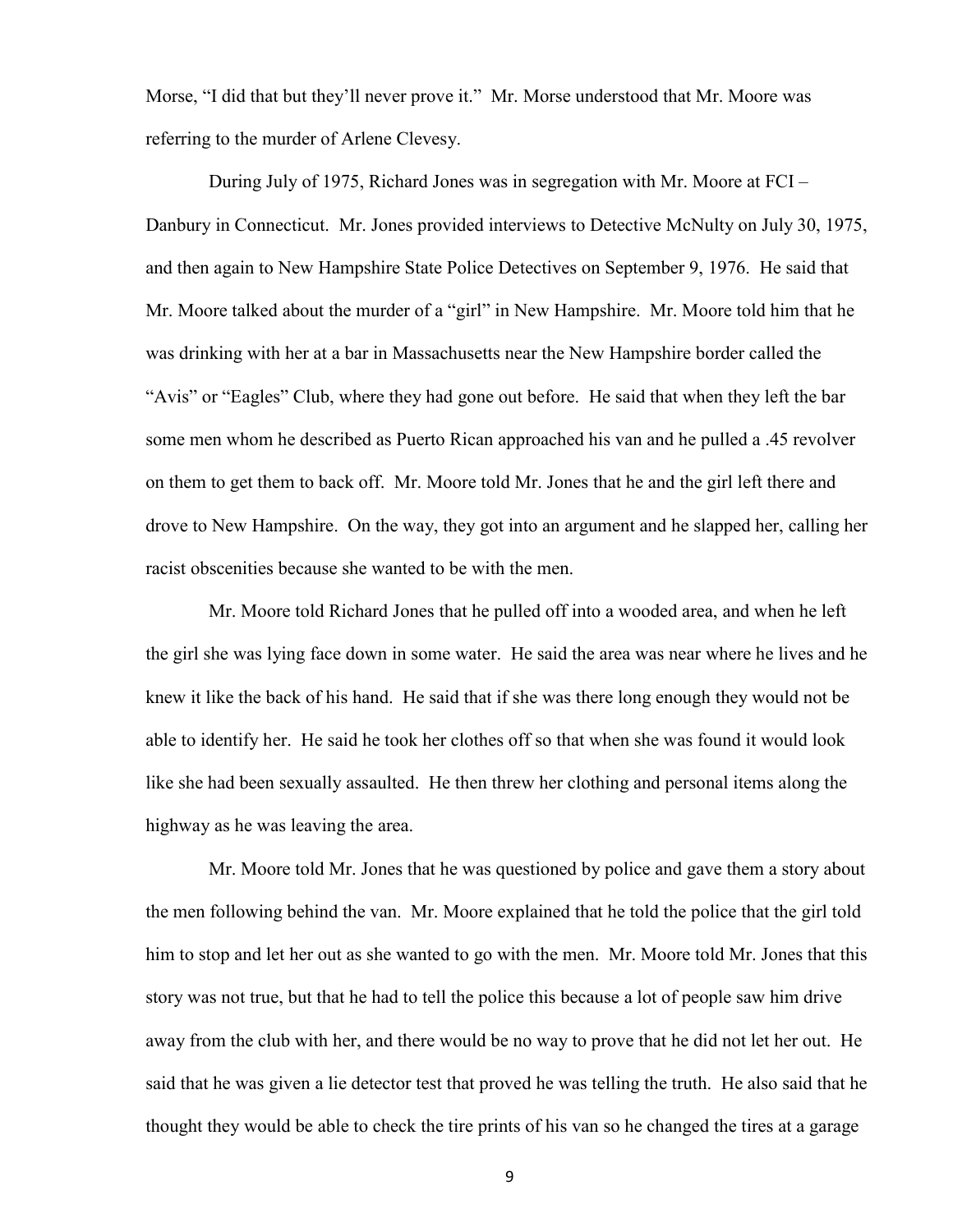or a house. He never explained to Mr. Jones how he killed her, but said that he had told his friend Eddie Bransky about the murder.

On March 9, 1976, Detective McNulty interviewed inmate Robert DeMatteo at FCI – Danbury. Mr. DeMatteo said he first met Albert Moore when they were inmates together in Connecticut, and again in September 1975, in Pennsylvania. Mr. DeMatteo said they had conversations about people that they were accused of killing. Mr. Moore told Mr. DeMatteo that he had killed a woman in New Hampshire, and referred to it as "taking care of that 'pig.'" Mr. Moore did not say how he killed her, but said that he had been with her in a club in Haverhill called the "Elks" or the "Eagles" Club. He described having words with someone at the club, and said that he knew he was the last one seen with the woman.

Mr. Moore told Mr. DeMatteo that he told the police that he was driving the woman on some road after the club closed and that he noticed some men whom he described as Puerto Rican in a car to his rear. He told the police that he asked the woman who was following them and she told him that they were friends of hers who were making sure that she got home alright. He said he told the police that he stopped the car and told the woman to get out and that was the last he saw of her. Mr. Moore admitted to Mr. DeMatteo that he had, in fact, killed the woman, and said that she deserved it for hanging out with people of color. Mr. Moore also boasted to Mr. DeMatteo about beating a polygraph test concerning his New Hampshire victim, and two additional polygraph tests when questioned about Mr. Rimer's murder.

In April 1977, Albert Francis Moore was indicted in the Rockingham County Superior Court on one count of Second Degree Murder, pursuant to RSA 630:1-b, for "knowingly causing the death of Arline L. Clevesy by drowning her in a brook." Court documents indicate that, after several continuances, the case was scheduled for trial on December 3, 1979. On November 30, 1979, the Attorney General's office *nolle prossed* the charge. At this time, Albert Moore had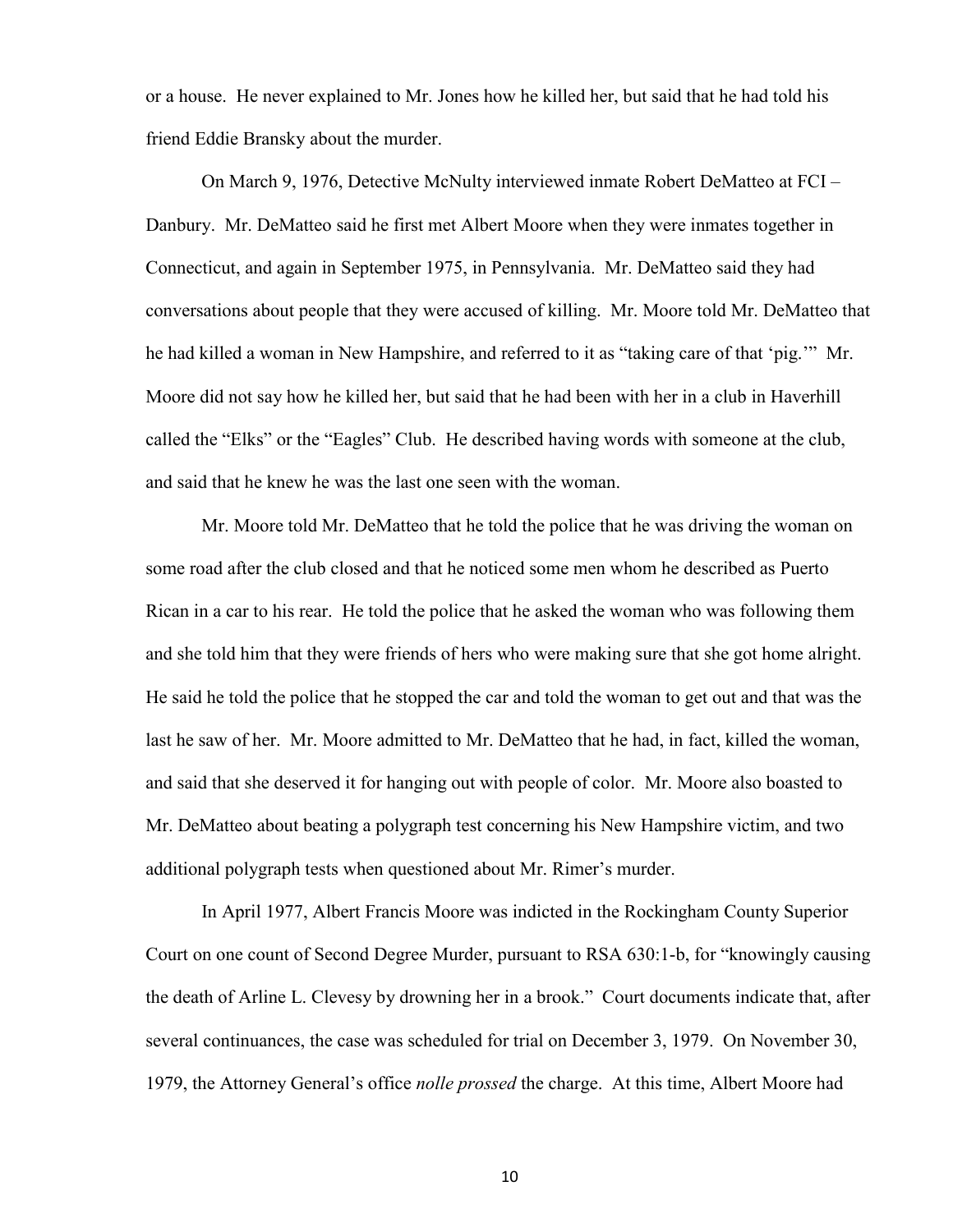been convicted of the Donald Rimer murder in Massachusetts on June 18, 1976, and was already serving a life sentence in Massachusetts.

On January 20, 2015, Aimee Wallace, the grand-niece of Arlene Clevesy, contacted the Rockingham County Sheriff's Office to inquire about the status of the case. This began a renewed discovery of Arlene Clevesy's death and Albert Moore's involvement. The matter was not previously known to the CCU members when the unit started in 2009.

Between the dates of March 19, 2015, and June 10, 2015, CCU investigators interviewed Mr. Moore three times. Mr. Moore agreed to speak with the investigators each time, but maintained his denial of any involvement in the murders of both Ms. Clevesy and Mr. Rimer. On one occasion he stated that he had no memory of Ms. Clevesy's death, and did not know whether or not he had killed her. When asked if it was possible that he did and forgot, he responded "anything's possible."

CCU investigators also spoke with Wayne Healy, an inmate with Mr. Moore at MCI – Norfolk. He said that the last significant comment Mr. Moore made to him was around the time of the investigators' visit in June of 2015. Mr. Healy had commented to Mr. Moore that he was an old man and asked what the police could do to him since he was already incarcerated. Mr. Moore stated something to the effect of "she wasn't the only one, she was one of many," and then said he did not remember much about "it." Mr. Moore did not clarify which murder he was referring to when he said "it."

In March 2021, at the request of the Attorney General's Office, Detective James Soucy of the CCU initiated an investigation into the location and status of Mr. Moore. On April 14, 2021, Detective Soucy obtained a death certificate which confirmed that Albert Moore passed away on November 11, 2019, as a result of metastatic prostate cancer.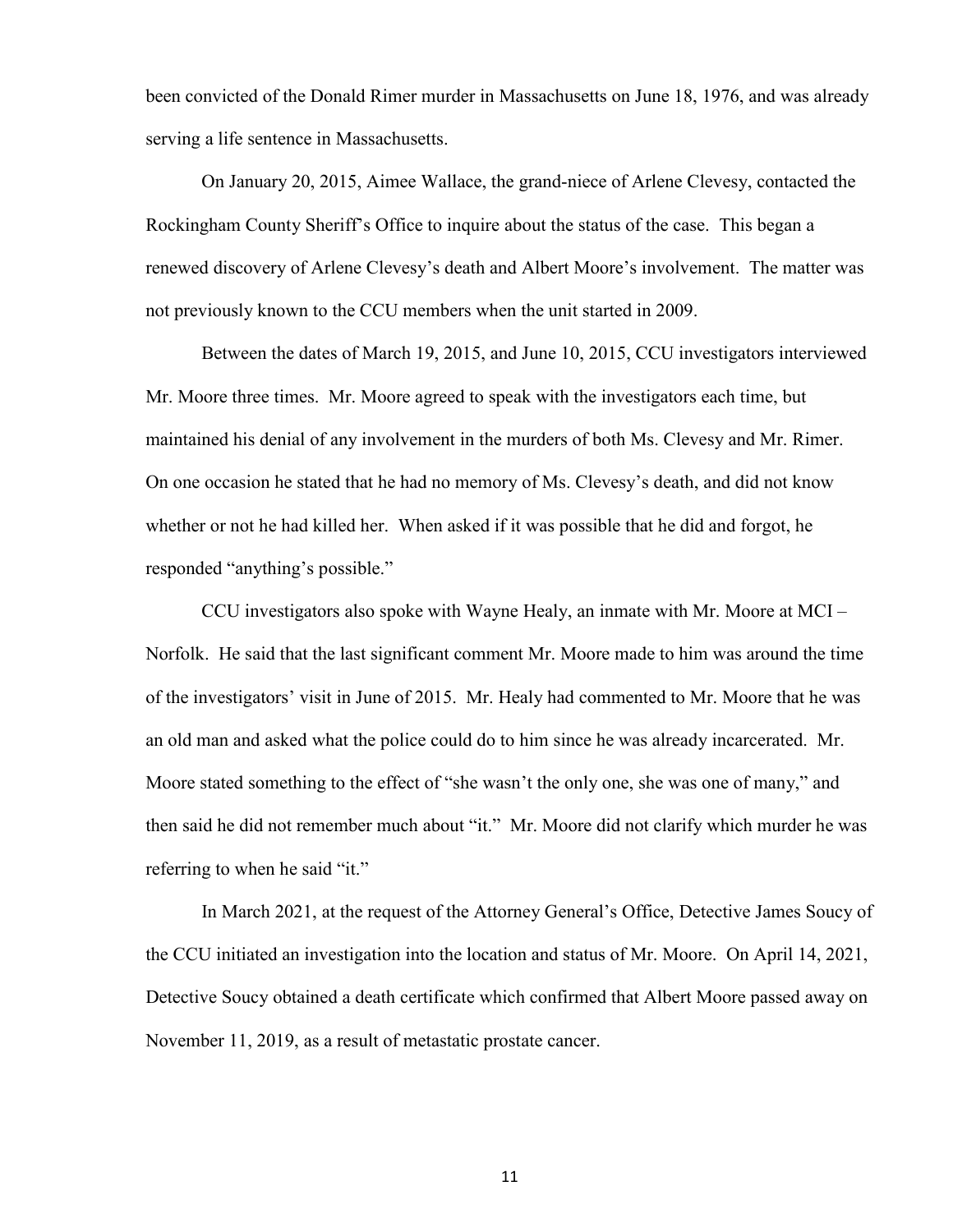## **II. CONCLUSION**

The only reasonable conclusion that can be drawn from the evidence in this case is that Albert Moore killed Arlene Clevesy after he drove her away from the Eagles Club on June 4, 1972, and left her body in Hume Brook. He was the last person seen alive with her in the early morning hours of June 4, 1972. Several witnesses paint a picture of him as intoxicated and violent that night to the point of pulling a gun on an individual. His whereabouts between approximately 1:15 a.m. when he left the club with Ms. Clevesy and 6:00 a.m. when Edward Bransky saw him home in Danvers, Massachusetts, are unaccounted for. This left a sufficient window of time for him to make the short 20 minute drive from the Eagles Club to the Hume Brook area, kill Ms. Clevesy, dispose of her clothing and jewelry, and return home. It appears that nothing of substance was recovered in the search of Mr. Moore's van, although this supports his statements that he discarded Ms. Clevesy's personal items and changed the tires on the van to avoid detection.

During the course of the investigation, no other credible suspects emerged. In addition to incriminating circumstantial evidence, Mr. Moore made numerous admissions to different individuals in the years following the murder. As part of these admissions he described very specific details related to the murder of Arlene Clevesy which showed knowledge as well as premeditation. He admitted that he drove her to a wooded, secluded location with which he was familiar because he believed that her body would not be easily found there. He admitted to becoming violent with her, killing her, and leaving her lying face down in the water, all statements that were consistent with the coroner's observations during the autopsy. He also described how he took the calculated steps of staging her body to look as if she was the victim of sexual assault.

Albert Moore also accurately described to witnesses the steps he took to cover up his crime. He explained how he fabricated a story for police about Puerto Rican men in a car behind